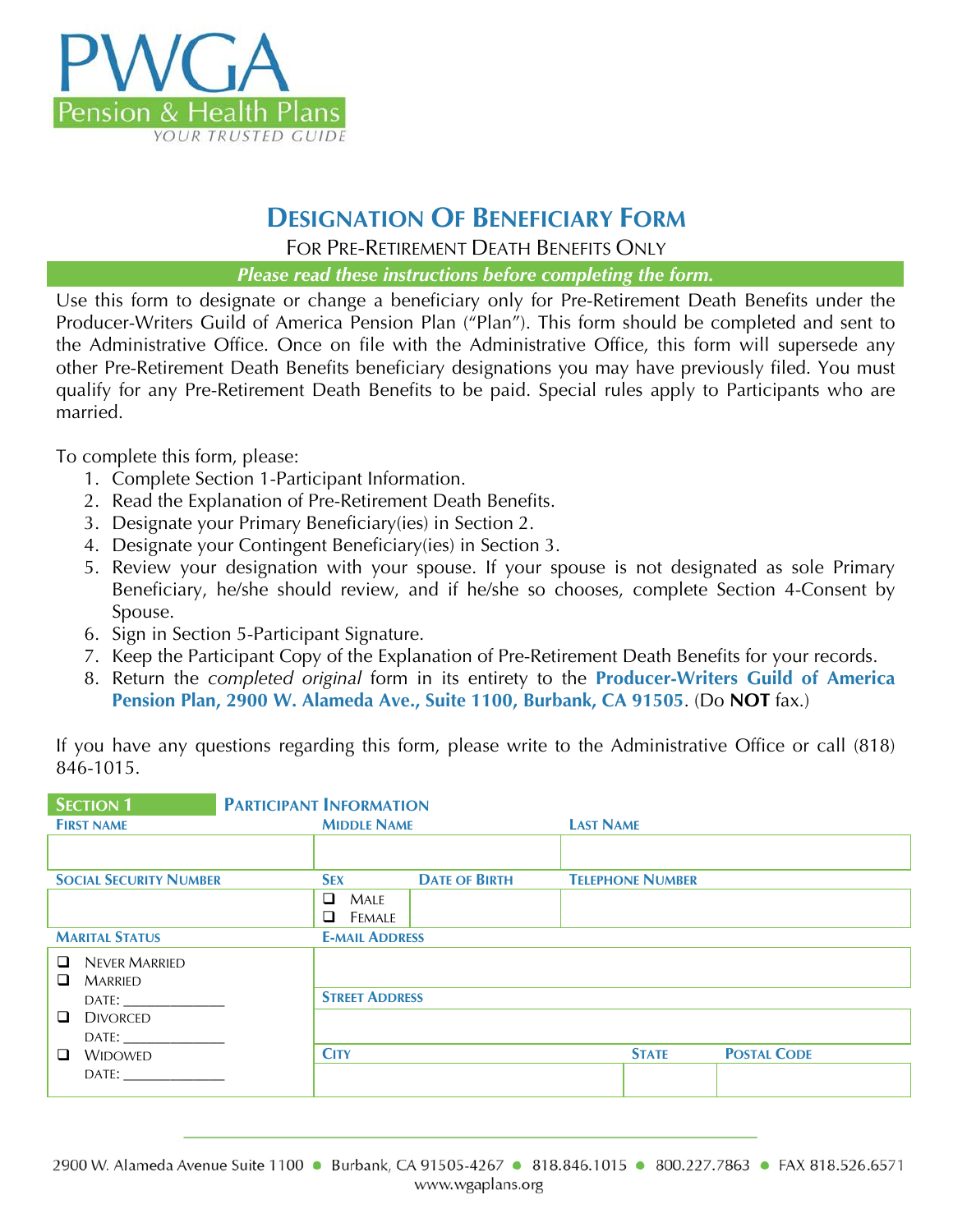

# *Don't forget to SIGN in Section 5! Send completed original form*

**TO:**

**PRODUCER-WRITERS GUILD OF AMERICA PENSION PLAN 2900 W. ALAMEDA AVE., SUITE 1100 BURBANK, CA 91505**

## *Please Do NOT fax.*

2900 W. Alameda Avenue Suite 1100 • Burbank, CA 91505-4267 • 818.846.1015 • 800.227.7863 • FAX 818.526.6571 www.wgaplans.org

Revised 2/1/2017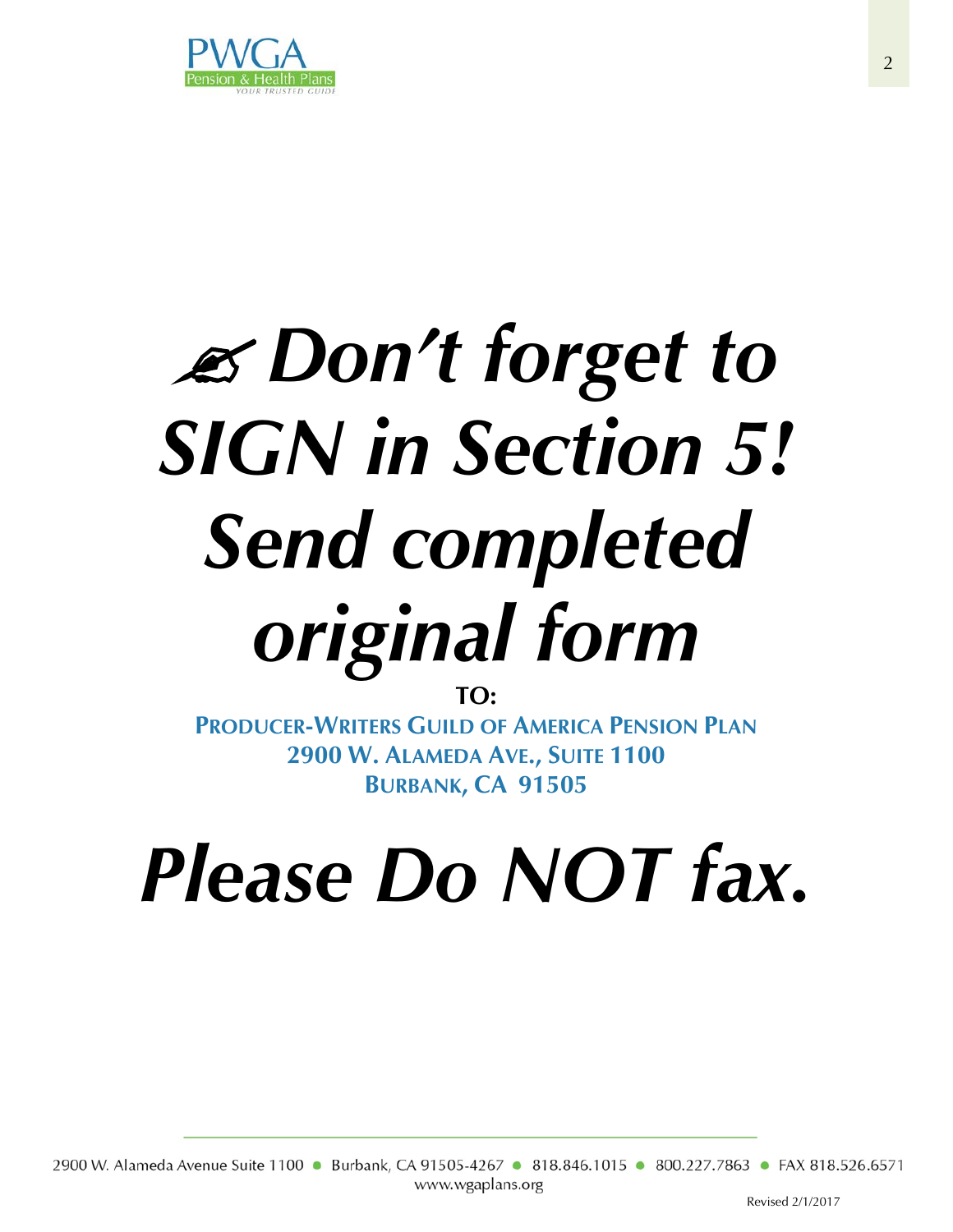

This notice describes the Pre-Retirement Death Benefits under the Producer-Writers Guild of America Pension Plan ("Plan"), as well as your right to select a beneficiary and the rights of your spouse to consent. If you are vested, die before your retirement benefits are scheduled to start under the Plan and you have a One-Year Spouse (that is, a spouse to whom you have been married at least one year at the time of your death), then your Pre-Retirement Death Benefit will be paid to your spouse, unless you and your spouse have selected a different beneficiary. Thus, if you have a One-Year Spouse, and do not file a Designation of Beneficiary Form (or you do not obtain consent of your spouse), your Pre-Retirement Death Benefit will automatically be paid to your spouse.

**It is very important to review your elections as soon as possible after marriage. Many problems may result if you do not.** For example, if you die within one year of marriage, the Normal Death Benefit is paid to your beneficiary (whether or not your spouse consents); thus, if you have not named your new spouse as beneficiary, they will receive no death benefits. If you die after one year of marriage and are vested, your spouse will receive your death benefits unless you elected someone else with the consent of your spouse. The key is whether you have been married for one year at the time of your death, not one year when the election is made. Thus, after one year, your previous beneficiary designation may become invalid. You also should review this explanation in the case of any subsequent divorce or any other change to your beneficiary designation. If you are vested and you name your spouse as beneficiary and subsequently divorce, your Pre-Retirement Death Benefit will be paid to your ex-spouse unless you file a new Designation of Beneficiary Form or you subsequently have a new One-Year Spouse.

*Special rules apply if you die after electing a retirement benefit, but before your scheduled retirement.*

*NORMAL DEATH BENEFIT.* If you die before retiring under the Plan and you are not vested, your beneficiary will be paid the Normal Death Benefit. (However, you are only entitled to a Normal Death Benefit if you have at least two Qualified Years and the amount of accrued Employer contributions is \$200 or more.) In general, the Normal Death Benefit equals the amount of contributions paid on your behalf. For each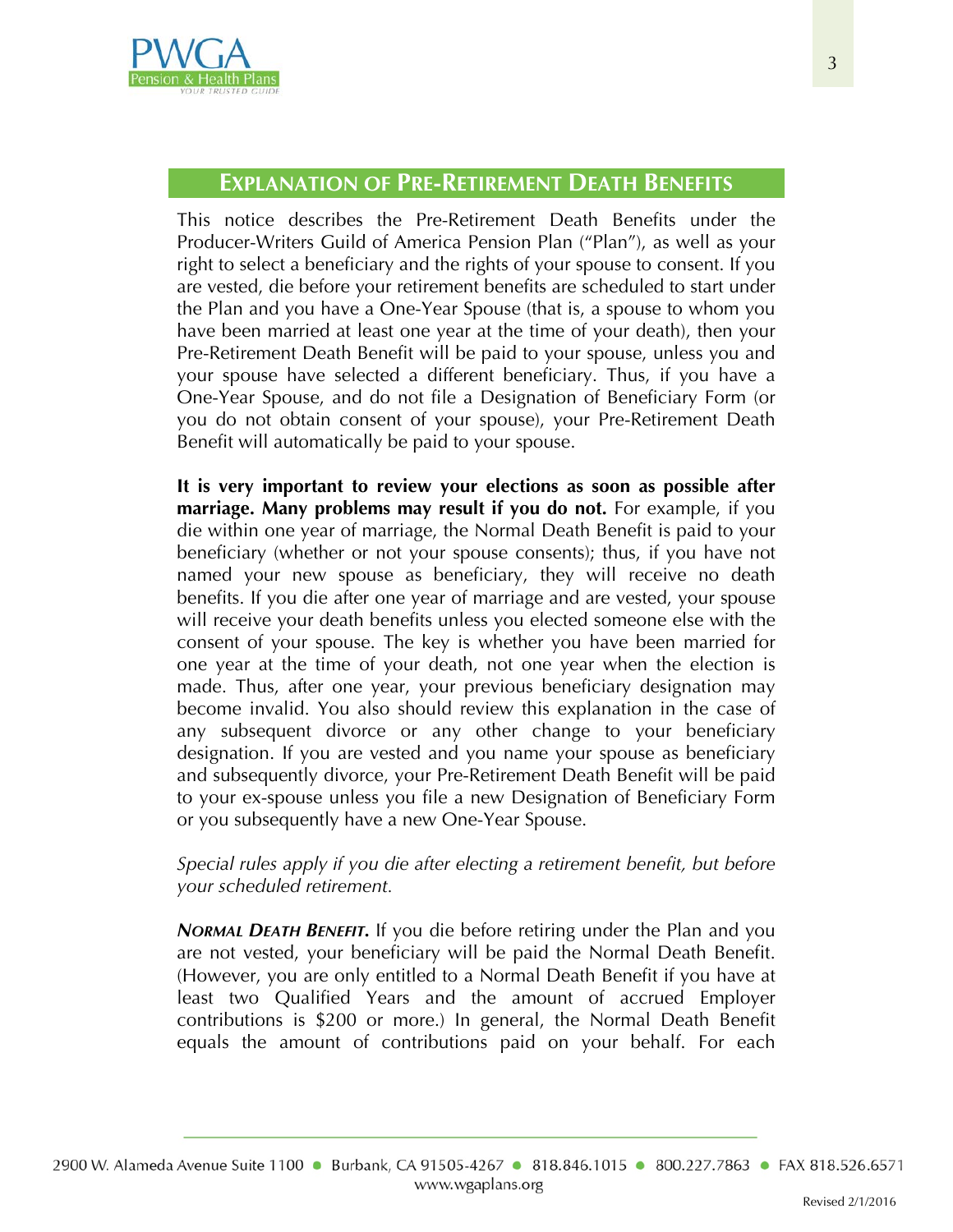

additional Qualified Year after 20 Qualified Years, your death benefit is increased by 28.3% of the Employer contributions, up to a maximum death benefit of 241.5% of Employer contributions. The benefit is generally paid as a lump sum after your death (if it is \$15,000 or more, it may be paid in installments).

*SURVIVING SPOUSE BENEFIT.* If you have a One-Year Spouse and you are vested, your death benefit will be payable to your spouse, as a Surviving Spouse Benefit unless you and your spouse elect otherwise. A Surviving Spouse Benefit is an annuity to your surviving spouse, which may start on the first of the month after you would have attained age 52 (or after your death, if later). The Surviving Spouse Benefit provides monthly payments until your spouse's death. The amount of the benefit is the survivor portion of the retirement benefit that would have been paid to your spouse, after your death if you had retired at the time when the Surviving Spouse Benefit started, and had elected a Qualified Joint and 50% Survivor Annuity. Assuming you and your spouse are the same age, the Surviving Spouse Benefit will then equal 45% of your Early, Normal or Late Retirement Benefit, as applicable. (Please see the Summary Plan Description for more details.)

*EXAMPLE: Assume your Employers contributed \$20,000 on your behalf. If you die at age 50 (assuming your spouse is also age 50), your Normal Death Benefit would equal \$20,000, payable in a lump sum as soon as practicable after your death. If you had lived to age 52 and retired with a Qualified Joint & 50% Survivor Annuity, your benefit at age 52 would be \$4,347 per year for your life. Thus, the Surviving Spouse Benefit would be \$2,173.50 per year for your spouse's lifetime, starting when you would have attained age 52.*

If you are not vested at the time of your Death, your One-Year Spouse is not entitled to a Surviving Spouse Benefit. Instead, a Normal Death Benefit is paid to your designated beneficiary. Also, if you have been married for less than one year, no Surviving Spouse Benefit is payable – the Normal Death Benefit is paid to your Beneficiary.

Revised 2/1/2016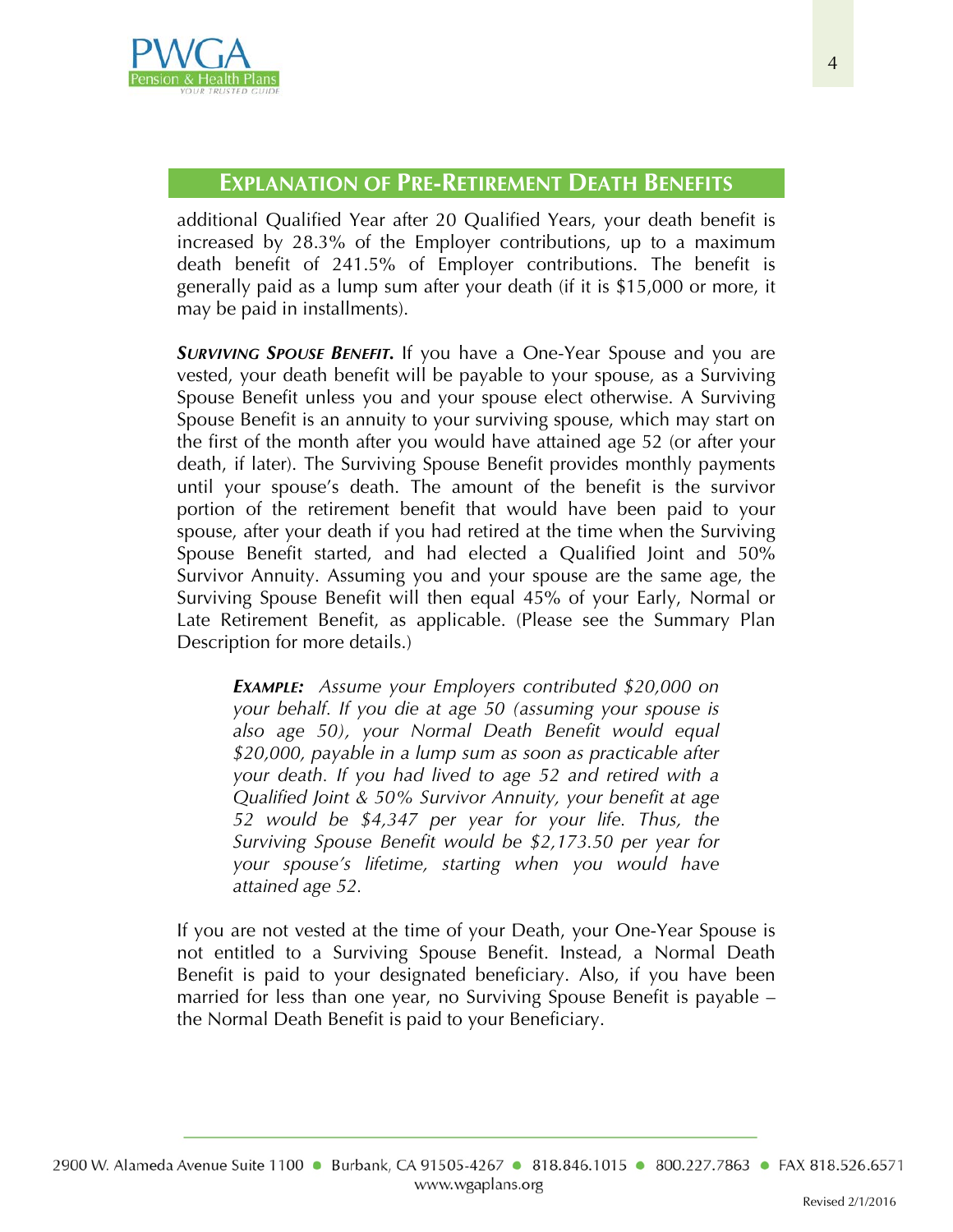

*WAIVING THE SURVIVING SPOUSE BENEFIT-SPOUSAL CONSENT REQUIRED.* With your spouse's consent, you can waive the Surviving Spouse Benefit by completing a Designation of Beneficiary Form and naming someone else as beneficiary. In this case, your beneficiary will receive the Normal Death Benefit; *your spouse will not receive any death benefits.* It is impossible to determine whether the Normal Death Benefit or the Surviving Spouse Benefit will have the greater actuarial value. This will depend upon your age at the time of your death, your spouse's age, your Qualified Years under the Plan and the interest rate in effect at the time of your death and/or benefit payment.

You can designate a beneficiary at any time. However, if you are vested and have a One-Year Spouse at the time of your death, any designation of someone other than your spouse (even with consent) that was made before you were 35 years old automatically expires at the beginning of the year in which you attain age 35. Thus, you need to file a new designation at that time with spousal consent. It is your responsibility to renew the election if you want to do so.

In general, in order to designate someone other than your spouse, (and thus waive the Surviving Spouse Benefit), you need your spouse's consent in writing in Section 4 of the Designation of Beneficiary Form; the consent must be witnessed by a Notary Public. Except as described below, YOUR SPOUSE'S CONSENT IS IRREVOCABLE.

*REVOKING YOUR ELECTION.* You may revoke your election by completing a new Designation of Beneficiary Form at any time. If you name your spouse, as beneficiary, your spouse is eligible for a Surviving Spouse Benefit (assuming you are vested and are married for at least one year at the time of death) if the applicable requirements are met. If you name someone else, you will generally need spousal consent.

Spousal consent by a previous spouse is not effective with respect to a subsequent spouse. Accordingly, if you are subsequently widowed or divorced, and thereafter remarry, the Surviving Spouse Benefit is automatically reinstated for your new spouse (assuming you are vested at the time of death and remain married for at least one year), unless you and your new spouse, waive it.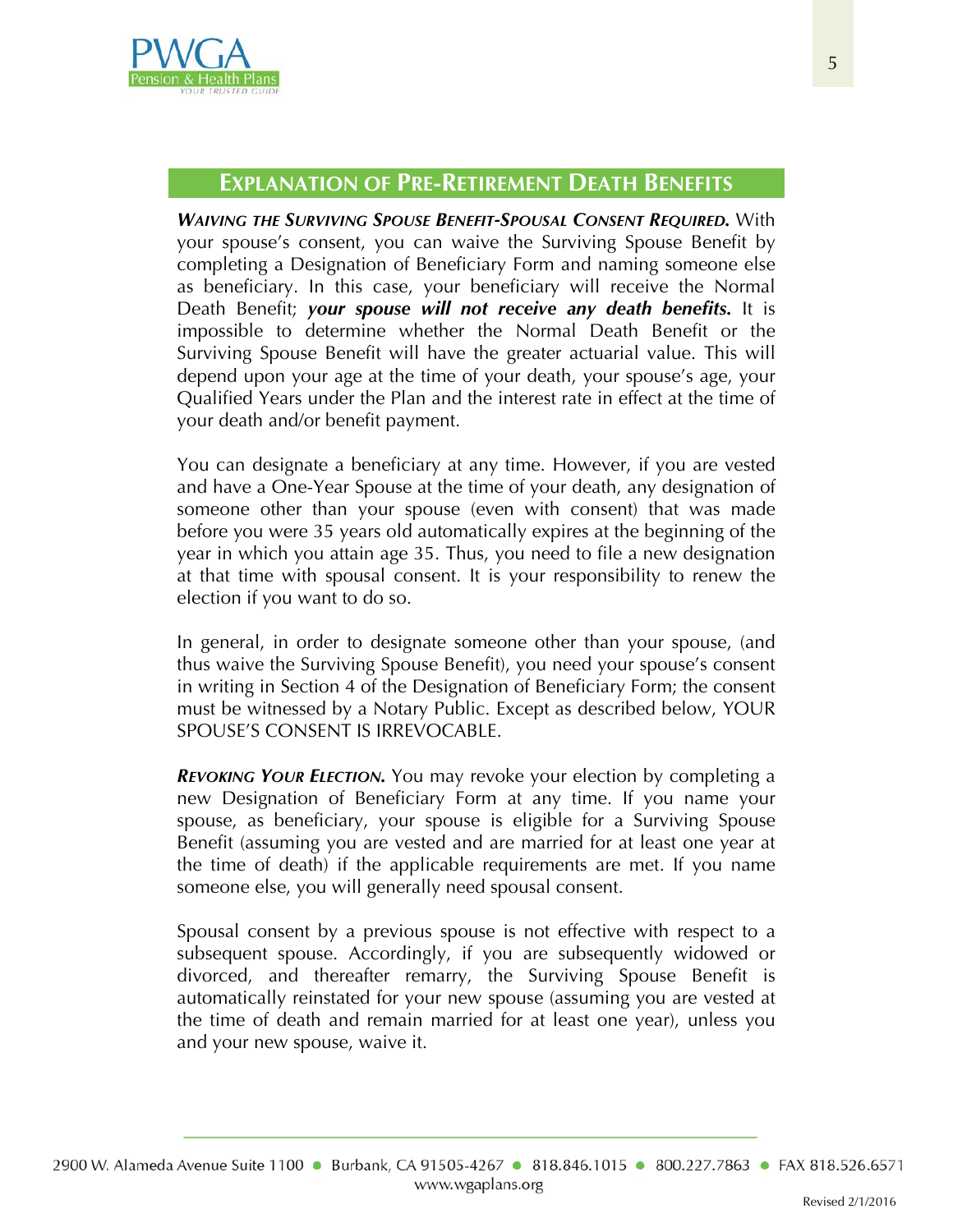

*NAMING YOUR SPOUSE AS BENEFICIARY.* If you name your spouse, as the sole primary beneficiary, no spousal consent is necessary. You do not have to complete Section 4. You and your spouse, are not waiving the Surviving Spouse Benefit. In addition, your spouse, may elect, after your death, whether he or she wants to receive a Surviving Spouse Benefit or would rather receive the Normal Death Benefit (or, if greater, the actuarial present value of the Surviving Spouse Benefit).

*EFFECT OF A DIVORCE.* If you are divorced or separated, the Plan may be required by one or more Qualified Domestic Relations Order(s) ("QDRO") to pay all or a portion of the Pre-Retirement Death Benefit to your former spouse(s).

If you previously named your spouse as beneficiary and divorce, you should complete a new Designation of Beneficiary Form. If you do not, the Normal Death Benefit will be paid to your ex-spouse, unless you later have a new One-Year Spouse and are vested. Your new One-Year Spouse will receive your Pre-Retirement Death Benefit unless you and your new spouse elect otherwise.

*SPECIAL RULES IF YOU DIE AFTER ELECTING A RETIREMENT BENEFIT, BUT BEFORE YOUR SCHEDULED RETIREMENT*. If the retirement election was validly completed (including spousal consent, if required), no Pre-Retirement Death Benefits (Normal Death Benefit or Surviving Spouse Benefit) will be paid. Instead, the survivor portion of the retirement option selected will be paid to the beneficiary listed in the retirement benefit election.

Revised 2/1/2016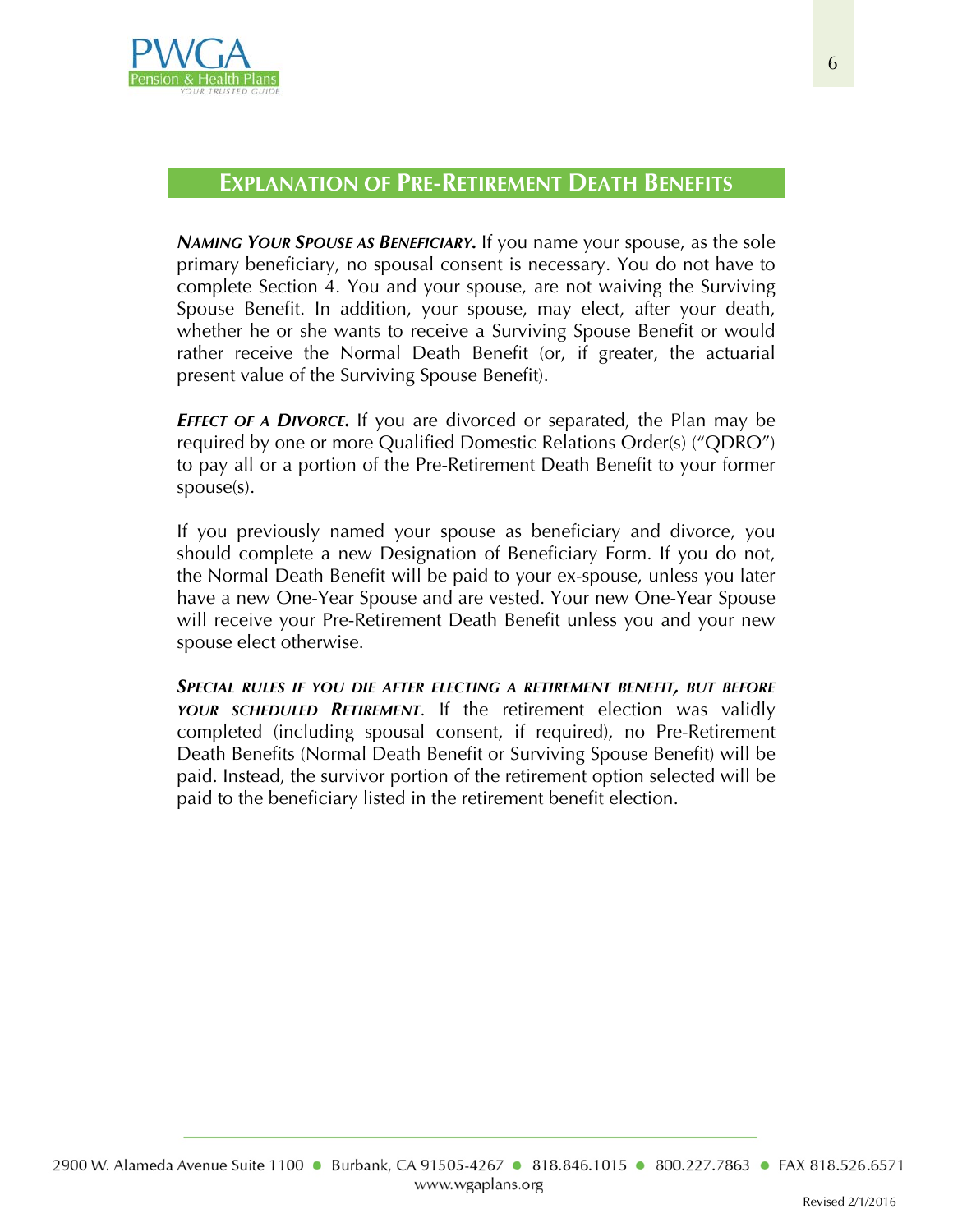

#### **SECTION 2 PRIMARY BENEFICIARY DESIGNATION**

**PRIMARY BENEFICIARY:** In the event of your death prior to retirement, any Pre-Retirement Death Benefits will be paid to the Primary Beneficiary(ies) named below. If you are married and you designate someone other than your spouse as sole Primary Beneficiary, please complete Section 4. Otherwise, if you die after one year of marriage, this designation may not be valid. If you name two or more Primary Beneficiaries and any one of them outlives you, then the entire benefit will be paid to the remaining Primary Beneficiary(ies).

| <b>FIRST NAME</b>     | <b>MIDDLE NAME</b> | <b>LAST NAME</b>                                                                                                            | <b>SSN</b>           | $%$ SHARE<br><b>SEX</b>                                                                  |
|-----------------------|--------------------|-----------------------------------------------------------------------------------------------------------------------------|----------------------|------------------------------------------------------------------------------------------|
|                       |                    |                                                                                                                             |                      | $\Box$<br>MALE<br>$\%$<br><b>FEMALE</b><br>П                                             |
| <b>STREET ADDRESS</b> |                    | <b>TELEPHONE NUMBER</b>                                                                                                     | <b>RELATIONSHIP</b>  | If you do not indicate a<br>percentage share, the<br>benefit will be divided             |
| <b>CITY</b>           | <b>STATE</b>       | <b>POSTAL CODE</b>                                                                                                          | <b>DATE OF BIRTH</b> | equally<br>all a<br>among<br>beneficiaries listed in this<br>section.                    |
| <b>FIRST NAME</b>     | <b>MIDDLE NAME</b> | <b>LAST NAME</b>                                                                                                            | <b>SSN</b>           | $%$ SHARE<br><b>SEX</b>                                                                  |
|                       |                    |                                                                                                                             |                      | П<br>MALE<br>$\frac{0}{0}$<br>FEMALE                                                     |
| <b>STREET ADDRESS</b> |                    | <b>TELEPHONE NUMBER</b>                                                                                                     | <b>RELATIONSHIP</b>  | $\alpha$<br>the<br>-lf<br>the<br>sum<br>percentage shares<br>does<br>not equal 100%, the |
| <b>CITY</b>           | <b>STATE</b>       | <b>POSTAL CODE</b>                                                                                                          | <b>DATE OF BIRTH</b> | benefit will be divided in<br>proportion<br>the<br>to<br>percentages listed.             |
|                       |                    | <b>IF YOU LEAVE SECTION 2 BLANK,</b><br><b>ALL DEATH DEVICES WILL BE BAID TO THE CONTINUES IT DEVELOPMENT AND CECTION 2</b> |                      |                                                                                          |

#### **ALL DEATH BENEFITS WILL BE PAID TO THE CONTINGENT BENEFICIARY(IES) LISTED IN SECTION 3.**

#### **SECTION 3 CONTINGENT BENEFICIARY DESIGNATION**

**CONTINGENT BENEFICIARY:** In the event of your death prior to retirement and none of the Primary Beneficiaries listed in Section 2 outlive you, any Pre-Retirement Death Benefits will be paid to the Contingent Beneficiary(ies) named below. If you name two or more Contingent Beneficiaries and any one of them outlives you, then the entire benefit will be paid to the remaining Contingent Beneficiary(ies). Otherwise, any death benefits will be paid in accordance with Plan rules.

| <b>FIRST NAME</b>     | <b>MIDDLE NAME</b> | <b>LAST NAME</b>        | <b>SSN</b>           | % SHARE<br><b>SEX</b>                                         |
|-----------------------|--------------------|-------------------------|----------------------|---------------------------------------------------------------|
|                       |                    |                         |                      | $\Box$<br>MALE<br>$\%$<br><b>FEMALE</b><br>П                  |
| <b>STREET ADDRESS</b> |                    | <b>TELEPHONE NUMBER</b> | <b>RELATIONSHIP</b>  | If you do not indicate a                                      |
|                       |                    |                         |                      | the  <br>share,<br>percentage<br>benefit will<br>be divided   |
| <b>CITY</b>           | <b>STATE</b>       | <b>POSTAL CODE</b>      | <b>DATE OF BIRTH</b> | equally<br>all  <br>among                                     |
|                       |                    |                         |                      | beneficiaries listed in this<br>section.                      |
|                       |                    |                         |                      |                                                               |
| <b>FIRST NAME</b>     | <b>MIDDLE NAME</b> | <b>LAST NAME</b>        | <b>SSN</b>           | % SHARE<br><b>SEX</b>                                         |
|                       |                    |                         |                      | $\Box$<br><b>MALE</b><br>$\%$<br>$\Box$<br>FEMALE             |
| <b>STREET ADDRESS</b> |                    | <b>TELEPHONE NUMBER</b> | <b>RELATIONSHIP</b>  | Ιf<br>the<br><sub>of</sub><br>the<br>sum                      |
|                       |                    |                         |                      | shares<br>does<br>percentage<br>$100\%$ ,<br>not equal<br>the |
| <b>CITY</b>           | <b>STATE</b>       | <b>POSTAL CODE</b>      | <b>DATE OF BIRTH</b> | benefit will be divided in<br>proportion<br>the<br>to         |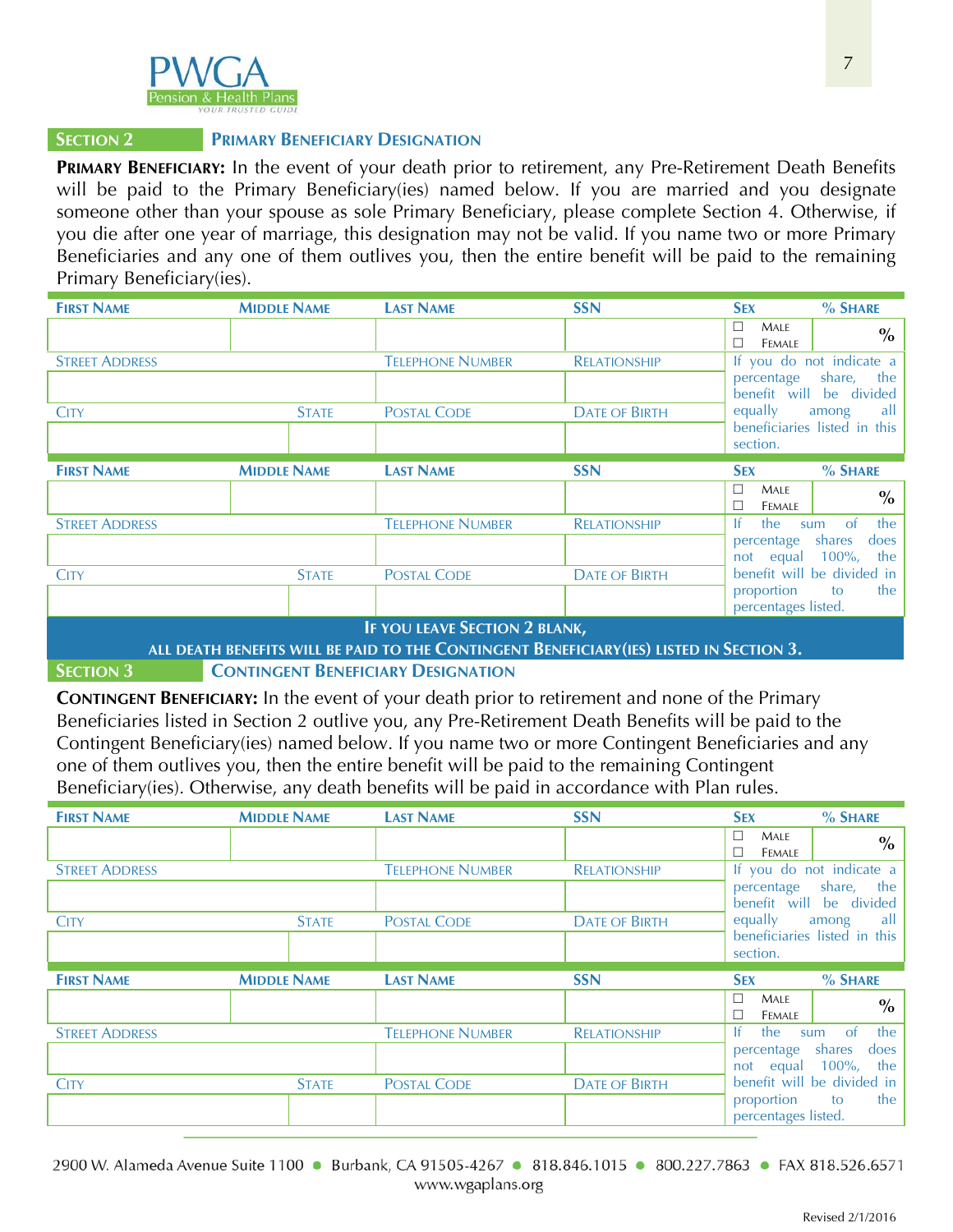

#### **SECTION 4 CONSENT BY SPOUSE TO BE COMPLETED IN THE PRESENCE OF A NOTARY PUBLIC** *ONLY IF* **YOU ARE MARRIED** *AND*

| YOUR SPOUSE IS NOT YOUR SOLE PRIMARY BENEFICIARY |                             |                           |  |  |  |
|--------------------------------------------------|-----------------------------|---------------------------|--|--|--|
| <b>SPOUSE'S FIRST NAME</b>                       | <b>SPOUSE'S MIDDLE NAME</b> | <b>SPOUSE'S LAST NAME</b> |  |  |  |
|                                                  |                             |                           |  |  |  |

I hereby consent to the designation made by my Participant spouse to have his/her Pre-Retirement Death Benefits under the Pension Plan paid to the beneficiary(ies) listed in Section 2 or 3, as applicable. The Pension Plan death benefits have been explained to me and I acknowledge receipt of the Plan's Explanation of Pre-Retirement Death Benefits. I hereby acknowledge that I understand:

- (1) if my Participant spouse is vested and we have been married at least one year, benefits are automatically paid to me, in the form of a Surviving Spouse Benefit, unless I consent to a beneficiary other than myself;
- (2) the effect of my Participant spouse's designation is to cause all or a portion of my Participant spouse's death benefits to be paid to a beneficiary other than myself and to waive my right to a Surviving Spouse Benefit;
- (3) I am not required to consent to such designation (and waiver) and such designation (and waiver) are not valid unless I consent to them; and
- (4) my consent is irrevocable unless my Participant spouse changes the beneficiary designation.

This consent is being voluntarily given, and no undue influence or coercion has been exercised in connection with my decision to consent to this designation. I understand that, except to the extent I am named above, I will receive no benefits after the death of the Participant.

| <b>SPOUSE'S NOTARIZED SIGNATURE</b> |                   | <b>DATE</b>                                                                                          |
|-------------------------------------|-------------------|------------------------------------------------------------------------------------------------------|
|                                     |                   |                                                                                                      |
| State of                            |                   |                                                                                                      |
| County of                           |                   |                                                                                                      |
| On                                  | before me, $\_\_$ | (here insert name and title of the officer),                                                         |
| personally appeared                 |                   | _______, who proved to me on the basis of satisfactory                                               |
|                                     |                   | evidence to be the person whose name is subscribed to the within instrument and acknowledged to me   |
|                                     |                   | that he/she executed the same in his/her authorized capacity, and that by his/her signature on the   |
|                                     |                   | instrument the person, or the entity upon behalf of which the person acted, executed the instrument. |
|                                     |                   | I certify under PENALTY OF PERJURY under the laws of the State of California that the foregoing      |

paragraph is true and correct.

WITNESS My Hand and Official Seal

NOTARY PUBLIC SIGNATURE NOTARY PUBLIC SEAL

#### **SECTION 5 PARTICIPANT'S SIGNATURE**

This designation supersedes any previous designation, which I may have made. I acknowledge receipt of the Plan's Explanation of Pre-Retirement Death Benefits. I understand that by naming a sole Primary Beneficiary other than my spouse, I am waiving the Surviving Spouse Benefit.

| <b>PARTICIPANT'S SIGNATURE</b><br><b>DATE</b> |  |
|-----------------------------------------------|--|
|                                               |  |

2900 W. Alameda Avenue Suite 1100 · Burbank, CA 91505-4267 · 818.846.1015 · 800.227.7863 · FAX 818.526.6571 www.wgaplans.org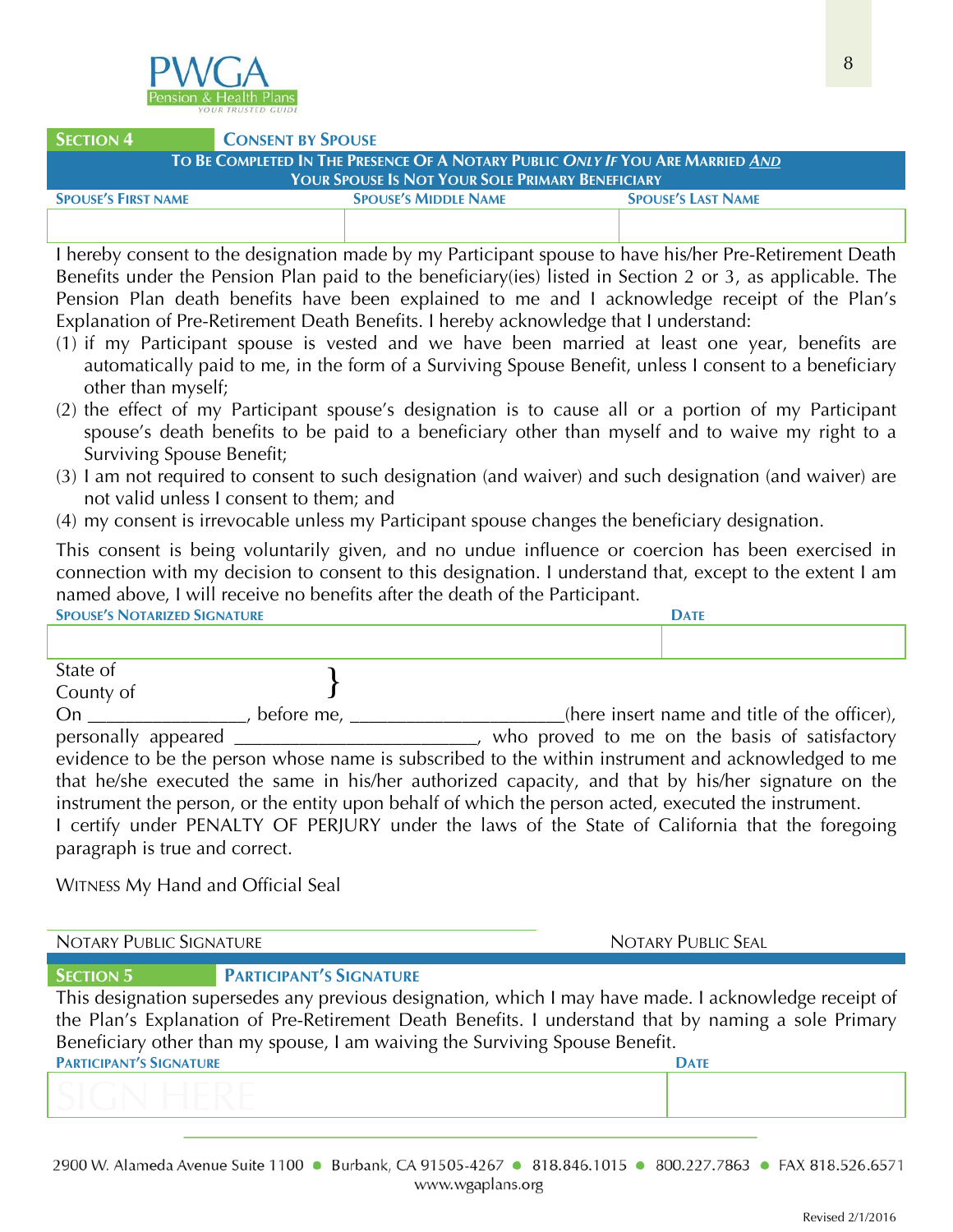

This notice describes the Pre-Retirement Death Benefits under the Producer-Writers Guild of America Pension Plan ("Plan"), as well as your right to select a beneficiary and the rights of your spouse to consent. If you are vested, die before your retirement benefits are scheduled to start under the Plan and you have a One-Year Spouse (that is, a spouse to whom you have been married at least one year at the time of your death), then your Pre-Retirement Death Benefit will be paid to your spouse, unless you and your spouse have selected a different beneficiary. Thus, if you have a One-Year Spouse, and do not file a Designation of Beneficiary Form (or you do not obtain consent of your spouse), your Pre-Retirement Death Benefit will automatically be paid to your spouse.

**It is very important to review your elections as soon as possible after marriage. Many problems may result if you do not.** For example, if you die within one year of marriage, the Normal Death Benefit is paid to your beneficiary (whether or not your spouse consents); thus, if you have not named your new spouse as beneficiary, they will receive no death benefits. If you die after one year of marriage and are vested, your spouse will receive your death benefits unless you elected someone else with the consent of your spouse. The key is whether you have been married for one year at the time of your death, not one year when the election is made. Thus, after one year, your previous beneficiary designation may become invalid. You also should review this explanation in the case of any subsequent divorce or any other change to your beneficiary designation. If you are vested and you name your spouse as beneficiary and subsequently divorce, your Pre-Retirement Death Benefit will be paid to your ex-spouse unless you file a new Designation of Beneficiary Form or you subsequently have a new One-Year Spouse.

#### *Special rules apply if you die after electing a retirement benefit, but before your scheduled retirement.*

*NORMAL DEATH BENEFIT.* If you die before retiring under the Plan and you are not vested, your beneficiary will be paid the Normal Death Benefit. (However, you are only entitled to a Normal Death Benefit if you have at least two Qualified Years and the amount of accrued Employer contributions is \$200 or more.) In general, the Normal Death Benefit equals the amount of contributions paid on your behalf. For each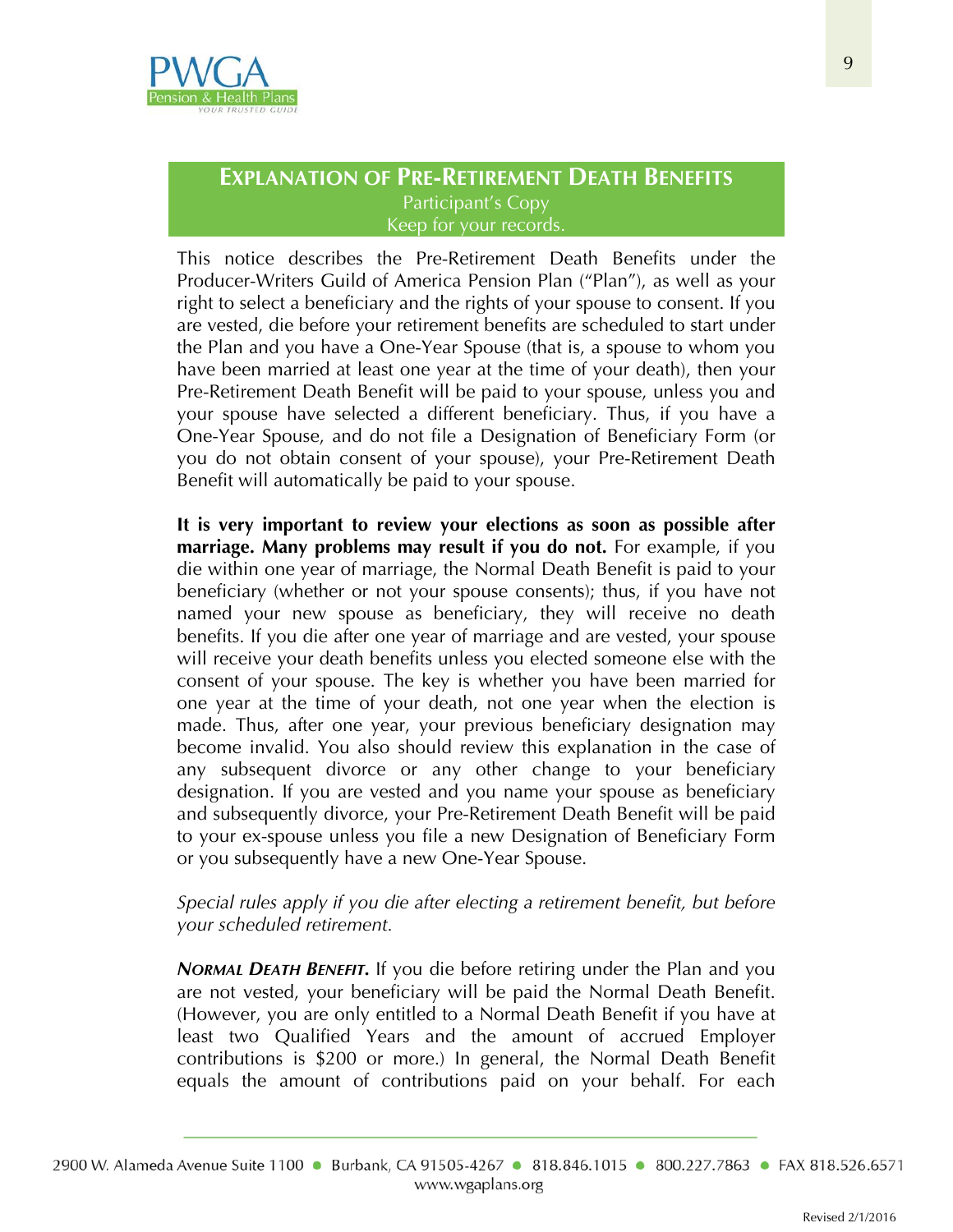

additional Qualified Year after 20 Qualified Years, your death benefit is increased by 28.3% of the Employer contributions, up to a maximum death benefit of 241.5% of Employer contributions. The benefit is generally paid as a lump sum after your death (if it is \$15,000 or more, it may be paid in installments).

*SURVIVING SPOUSE BENEFIT.* If you have a One-Year Spouse and you are vested, your death benefit will be payable to your spouse, as a Surviving Spouse Benefit unless you and your spouse elect otherwise. A Surviving Spouse Benefit is an annuity to your surviving spouse, which may start on the first of the month after you would have attained age 52 (or after your death, if later). The Surviving Spouse Benefit provides monthly payments until your spouse's death. The amount of the benefit is the survivor portion of the retirement benefit that would have been paid to your spouse, after your death if you had retired at the time when the Surviving Spouse Benefit started, and had elected a Qualified Joint and 50% Survivor Annuity. Assuming you and your spouse are the same age, the Surviving Spouse Benefit will then equal 45% of your Early, Normal or Late Retirement Benefit, as applicable. (Please see the Summary Plan Description for more details.)

*EXAMPLE: Assume your Employers contributed \$20,000 on your behalf. If you die at age 50 (assuming your spouse is also age 50), your Normal Death Benefit would equal \$20,000, payable in a lump sum as soon as practicable after your death. If you had lived to age 52 and retired with a Qualified Joint & 50% Survivor Annuity, your benefit at age 52 would be \$4,347 per year for your life. Thus, the Surviving Spouse Benefit would be \$2,173.50 per year for your spouse's lifetime, starting when you would have attained age 52.*

If you are not vested at the time of your Death, your One-Year Spouse is not entitled to a Surviving Spouse Benefit. Instead, a Normal Death Benefit is paid to your designated beneficiary. Also, if you have been married for less than one year, no Surviving Spouse Benefit is payable – the Normal Death Benefit is paid to your Beneficiary.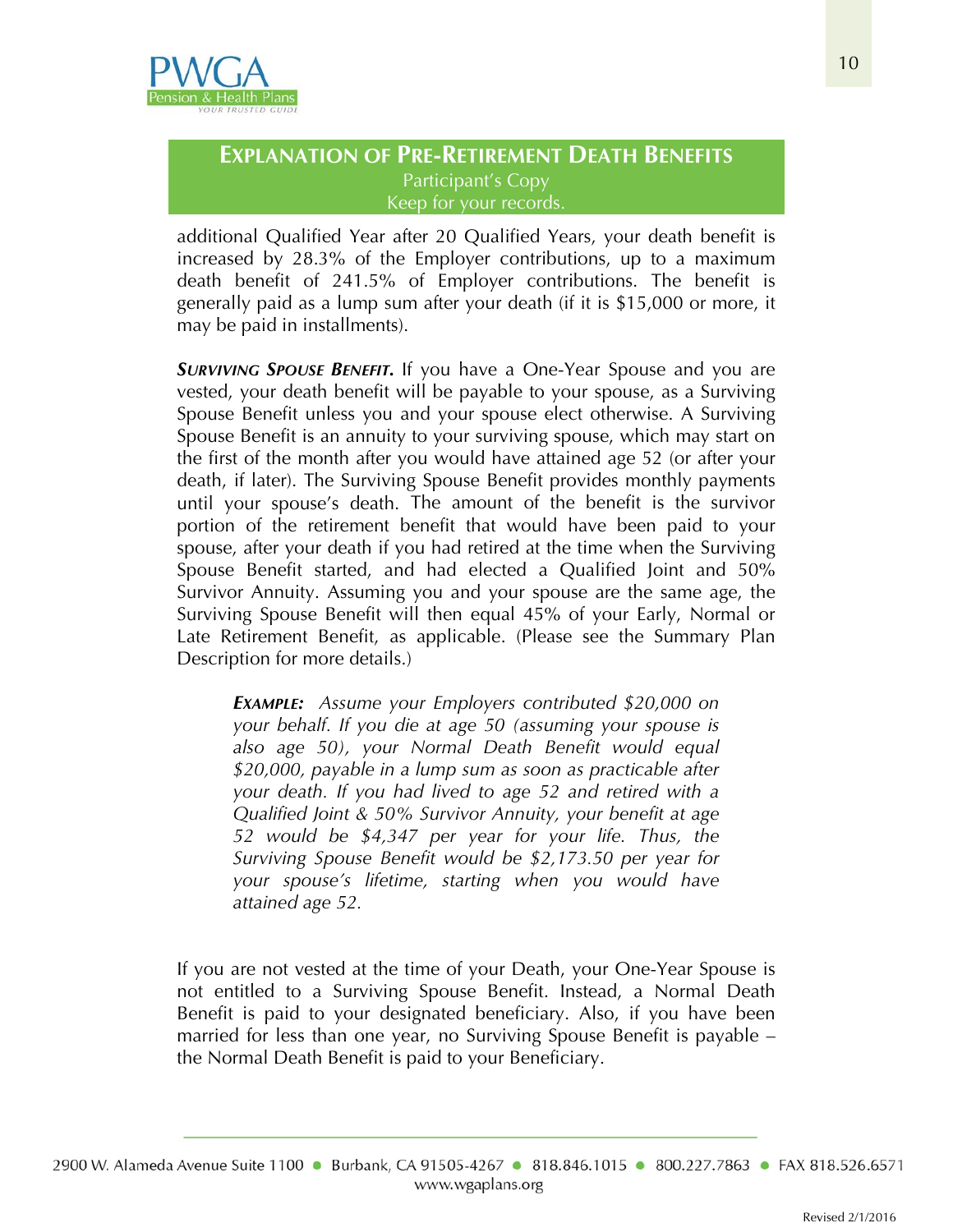

*WAIVING THE SURVIVING SPOUSE BENEFIT-SPOUSAL CONSENT REQUIRED.* With your spouse's consent, you can waive the Surviving Spouse Benefit by completing a Designation of Beneficiary Form and naming someone else as beneficiary. In this case, your beneficiary will receive the Normal Death Benefit; *your spouse, will not receive any death benefits.* It is impossible to determine whether the Normal Death Benefit or the Surviving Spouse Benefit will have the greater actuarial value. This will depend upon your age at the time of your death, your spouse's age, your Qualified Years under the Plan and the interest rate in effect at the time of your death and/or benefit payment.

You can designate a beneficiary at any time. However, if you are vested and have a One-Year Spouse at the time of your death, any designation of someone other than your spouse (even with consent) that was made before you were 35 years old automatically expires at the beginning of the year in which you attain age 35. Thus, you need to file a new designation at that time with spousal consent. It is your responsibility to renew the election if you want to do so.

In general, in order to designate someone other than your spouse, (and thus waive the Surviving Spouse Benefit), you need your spouse's consent in writing in Section 4 of the Designation of Beneficiary Form; the consent must be witnessed by a Notary Public. Except as described below, YOUR SPOUSE'S CONSENT IS IRREVOCABLE.

*REVOKING YOUR ELECTION.* You may revoke your election by completing a new Designation of Beneficiary Form at any time. If you name your spouse, as beneficiary, your spouse is eligible for a Surviving Spouse Benefit (assuming you are vested and are married for at least one year at the time of death) if the applicable requirements are met. If you name someone else, you will generally need spousal consent.

Spousal consent by a previous spouse is not effective with respect to a subsequent spouse. Accordingly, if you are subsequently widowed or divorced, and thereafter remarry, the Surviving Spouse Benefit is automatically reinstated for your new spouse (assuming you are vested at the time of death and remain married for at least one year), unless you and your new spouse, waive it.